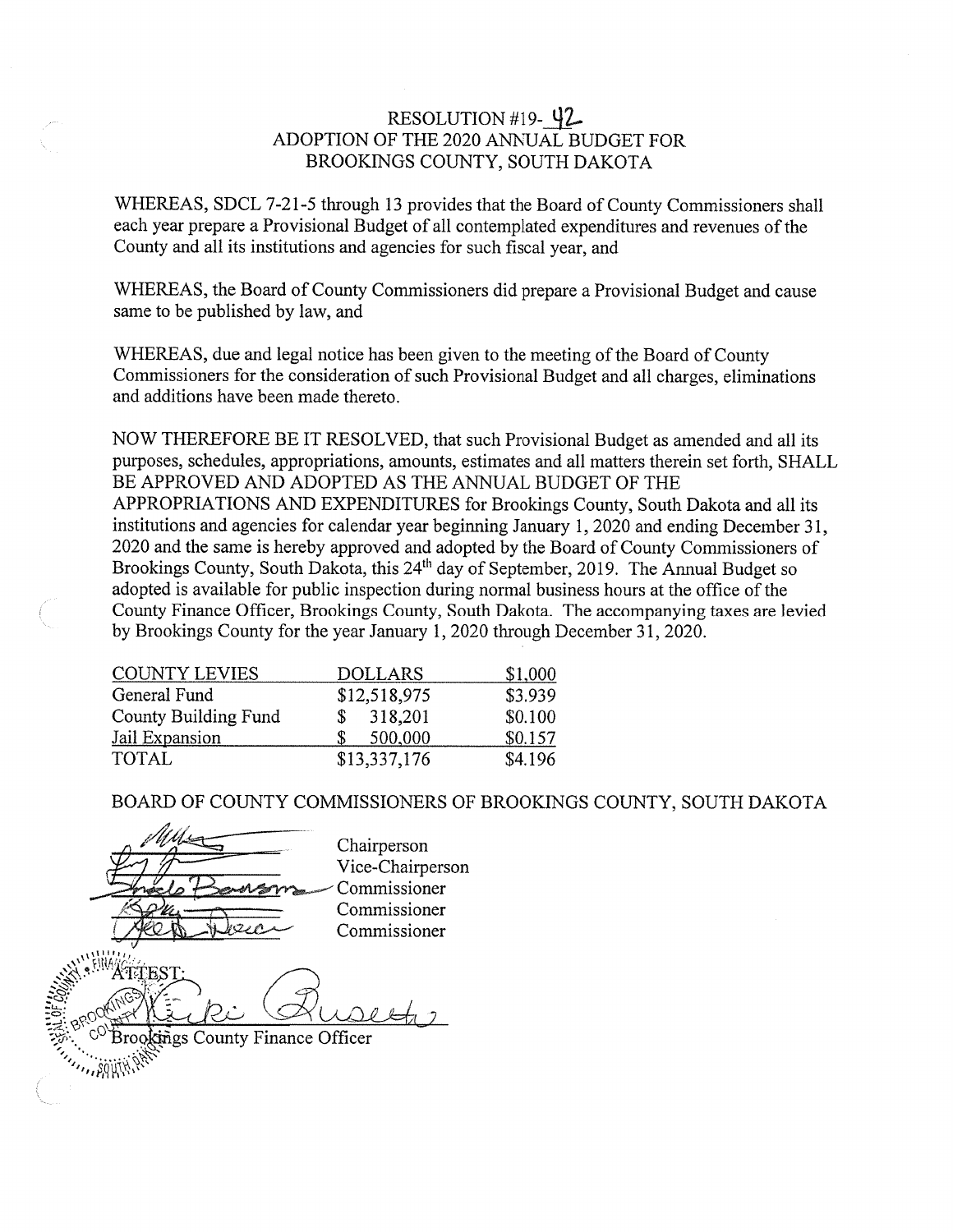|                                       | GOVERNMENTAL FUNDS |          |            |            |                 |            |                 |                 |                |              |  |
|---------------------------------------|--------------------|----------|------------|------------|-----------------|------------|-----------------|-----------------|----------------|--------------|--|
|                                       |                    | Road     |            | Emergency  | Domestic        |            | <b>ROD</b>      | County          | Jail Expansion |              |  |
|                                       | General            | & Bridge | E-911      | Mgmt       | Abuse           | Sobriety   | Relief          | Building        | Project        | Debt Service |  |
|                                       | Fund 101           | Fund 201 | Fund 207   | Fund 226   | <b>Fund 229</b> | Fund 248   | <b>Fund 250</b> | <b>Fund 301</b> | Fund 304       | Fund 401     |  |
| <b>General Government</b>             |                    |          |            |            |                 |            |                 |                 |                |              |  |
| 110 Legislative                       |                    |          |            |            |                 |            |                 |                 |                |              |  |
| 111 Board of County Commissioners     | 615,668.00         |          |            |            |                 |            |                 |                 |                |              |  |
| 112 Contingency                       | 730,000.00         |          |            |            |                 |            |                 |                 |                |              |  |
| 120 Elections                         | 163,703.00         |          |            |            |                 |            |                 |                 |                |              |  |
| 130 Judicial                          | 813,000.00         |          |            |            |                 |            |                 |                 |                |              |  |
| 140 Financial Administration          |                    |          |            |            |                 |            |                 |                 |                |              |  |
| 143 Finance                           | 627,744.00         |          |            |            |                 |            |                 |                 |                |              |  |
| 150 Legal Services                    |                    |          |            |            |                 |            |                 |                 |                |              |  |
| 151 States Attorney                   | 736,520.00         |          |            |            |                 |            |                 |                 |                |              |  |
| 153 Law Library                       |                    |          |            |            |                 |            |                 |                 |                |              |  |
| 154 Teen Court                        | 25,000.00          |          |            |            |                 |            |                 |                 |                |              |  |
| 160 Other Administration              |                    |          |            |            |                 |            |                 |                 |                |              |  |
| 161 General Government Building       | 459,562.00         |          |            |            |                 |            |                 | 330,999.00      |                |              |  |
| 162 Director of Equalization          | 594,464.00         |          |            |            |                 |            |                 |                 |                |              |  |
| 163 Register of Deeds                 | 233,518.00         |          |            |            |                 |            | 20,500.00       |                 |                |              |  |
| 165 Veteran's Service Officer         | 103,829.00         |          |            |            |                 |            |                 |                 |                |              |  |
| 166 Predatory Animal (GFP)            | 7,825.00           |          |            |            |                 |            |                 |                 |                |              |  |
| 171 Technology                        | 477,895.00         |          |            |            |                 |            |                 |                 |                |              |  |
| 172 Human Resources                   | 114,495.00         |          |            |            |                 |            |                 |                 |                |              |  |
| <b>Total General Government</b>       | 5,703,223.00       | $\sim$   |            | $\sim$     | $\sim$          | $\sim$     | 20,500.00       | 330,999.00      |                |              |  |
| <b>Public Safety</b>                  |                    |          |            |            |                 |            |                 |                 |                |              |  |
| 210 Law Enforcement                   |                    |          |            |            |                 |            |                 |                 |                |              |  |
| 211 Sheriff                           | 1,695,163.00       |          |            |            |                 |            |                 |                 |                |              |  |
| 212 County Jail                       | 1,446,855.00       |          |            |            |                 | 111,785.00 |                 |                 |                |              |  |
| 213 Coroner                           | 32,069.00          |          |            |            |                 |            |                 |                 |                |              |  |
| 214 Juvenile Detention                | 118,000.00         |          |            |            |                 |            |                 |                 |                |              |  |
| 215 Crimestoppers                     | 500.00             |          |            |            |                 |            |                 |                 |                |              |  |
| 219 Humane Society                    | 10,000.00          |          |            |            |                 |            |                 |                 |                |              |  |
| 220 Protective and Emergency Services |                    |          |            |            |                 |            |                 |                 |                |              |  |
| 221 Fire Department Trust             | 110,000.00         |          |            |            |                 |            |                 |                 |                |              |  |
| 222 Emergency & Disaster Services     |                    |          |            | 128,815.00 |                 |            |                 |                 |                |              |  |
| 223 Drainage Commission               | 1,300.00           |          |            |            |                 |            |                 |                 |                |              |  |
| 225 Enhanced 911                      | 144,865.00         |          | 341,000.00 |            |                 |            |                 |                 |                |              |  |
| <b>Total Public Safety</b>            | 3,558,752.00       | $\sim$   | 341,000.00 | 128,815.00 | $\sim$          | 111,785.00 | $\sim$          | $\sim$          |                |              |  |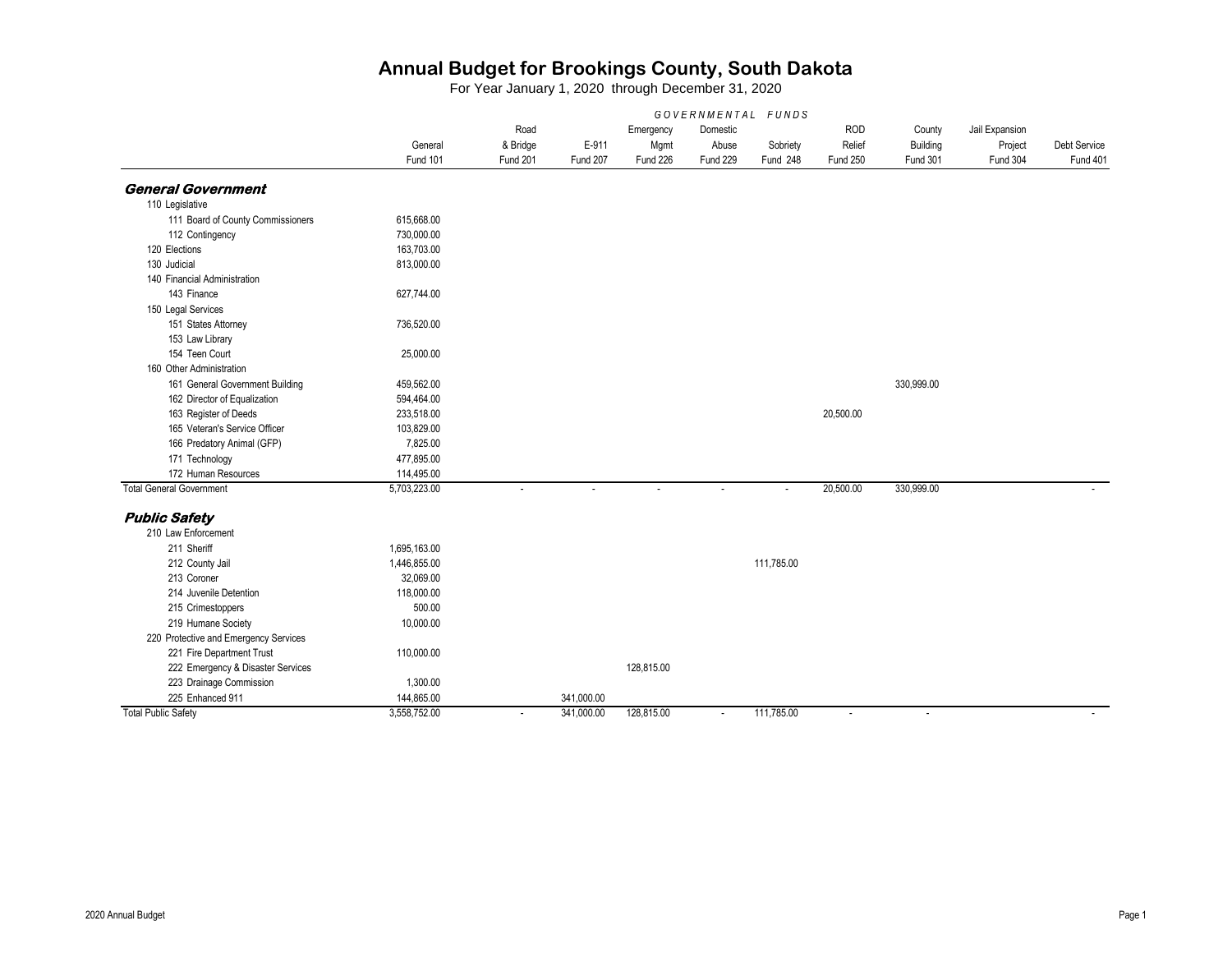|                                      | GOVERNMENTAL FUNDS |              |          |           |           |                |                 |                 |                |              |
|--------------------------------------|--------------------|--------------|----------|-----------|-----------|----------------|-----------------|-----------------|----------------|--------------|
|                                      |                    | Road         |          | Emergency | Domestic  |                | <b>ROD</b>      | County          | Jail Expansion |              |
|                                      | General            | & Bridge     | E-911    | Mgmt      | Abuse     | Sobriety       | Relief          | Building        | Project        | Debt Service |
|                                      | Fund 101           | Fund 201     | Fund 207 | Fund 226  | Fund 229  | Fund 248       | <b>Fund 250</b> | <b>Fund 301</b> | Fund 304       | Fund 401     |
| <b>Public Works</b>                  |                    |              |          |           |           |                |                 |                 |                |              |
| 310 Highways and Bridges             |                    |              |          |           |           |                |                 |                 |                |              |
| 311 Highway                          |                    | 8,033,346.00 |          |           |           |                |                 |                 |                |              |
|                                      |                    |              |          |           |           |                |                 |                 |                |              |
| <b>Total Public Works</b>            | ÷.                 | 8,033,346.00 | ÷.       |           |           |                |                 | ÷.              |                |              |
| <b>Health and Welfare</b>            |                    |              |          |           |           |                |                 |                 |                |              |
| 410 Economic Assistance              |                    |              |          |           |           |                |                 |                 |                |              |
| 411 Welfare                          | 229,753.00         |              |          |           |           |                |                 |                 |                |              |
| 420 Health Assistance                |                    |              |          |           |           |                |                 |                 |                |              |
| 416 Food Pantry                      | 6,000.00           |              |          |           |           |                |                 |                 |                |              |
| 421 Community Health                 | 76,347.00          |              |          |           |           |                |                 |                 |                |              |
| 423 Hospital Funding                 |                    |              |          |           |           |                |                 |                 |                |              |
| 427 Women, Infants, & Children (WIC) | 24,712.00          |              |          |           |           |                |                 |                 |                |              |
| 430 Social Services                  |                    |              |          |           |           |                |                 |                 |                |              |
| 432 Bkgs Area Transit Authority      | 55,000.00          |              |          |           |           |                |                 |                 |                |              |
| 433 Community Action                 | 16,193.00          |              |          |           |           |                |                 |                 |                |              |
| 434 Domestic Abuse                   | 45,000.00          |              |          |           | 12,000.00 |                |                 |                 |                |              |
| 439 211 Call Center                  | 2,500.00           |              |          |           |           |                |                 |                 |                |              |
| 440 Mental Health Services           |                    |              |          |           |           |                |                 |                 |                |              |
| 441 Behavioral Health                | 91,200.00          |              |          |           |           |                |                 |                 |                |              |
| 442 ADVANCE                          | 35,000.00          |              |          |           |           |                |                 |                 |                |              |
| 444 ECBHCD                           | 150,000.00         |              |          |           |           |                |                 |                 |                |              |
| 445 Brkgs Empowerment Project        | 500.00             |              |          |           |           |                |                 |                 |                |              |
| <b>Total Health and Welfare</b>      | 732,205.00         | $\sim$       | ÷,       | $\sim$    | 12,000.00 | $\blacksquare$ |                 | $\blacksquare$  |                |              |
| <b>Culture and Recreation</b>        |                    |              |          |           |           |                |                 |                 |                |              |
| 510 Culture                          |                    |              |          |           |           |                |                 |                 |                |              |
| 511 Public Library                   | 23,700.00          |              |          |           |           |                |                 |                 |                |              |
| 512 Historical Museum                | 5,000.00           |              |          |           |           |                |                 |                 |                |              |
| 521 Boys & Girls Club                |                    |              |          |           |           |                |                 |                 |                |              |
| 526 Youth Mentoring Program          | 5,000.00           |              |          |           |           |                |                 |                 |                |              |
| 520 Recreation                       |                    |              |          |           |           |                |                 |                 |                |              |
| 525 Senior Companion                 | 2,300.00           |              |          |           |           |                |                 |                 |                |              |
| 528 Outdoor Adventure Center         | 330,145.00         |              |          |           |           |                |                 |                 |                |              |
| <b>Total Culture and Recreation</b>  | 366,145.00         | $\sim$       | $\sim$   | $\sim$    | $\sim$    |                |                 | $\sim$          |                | $\sim$       |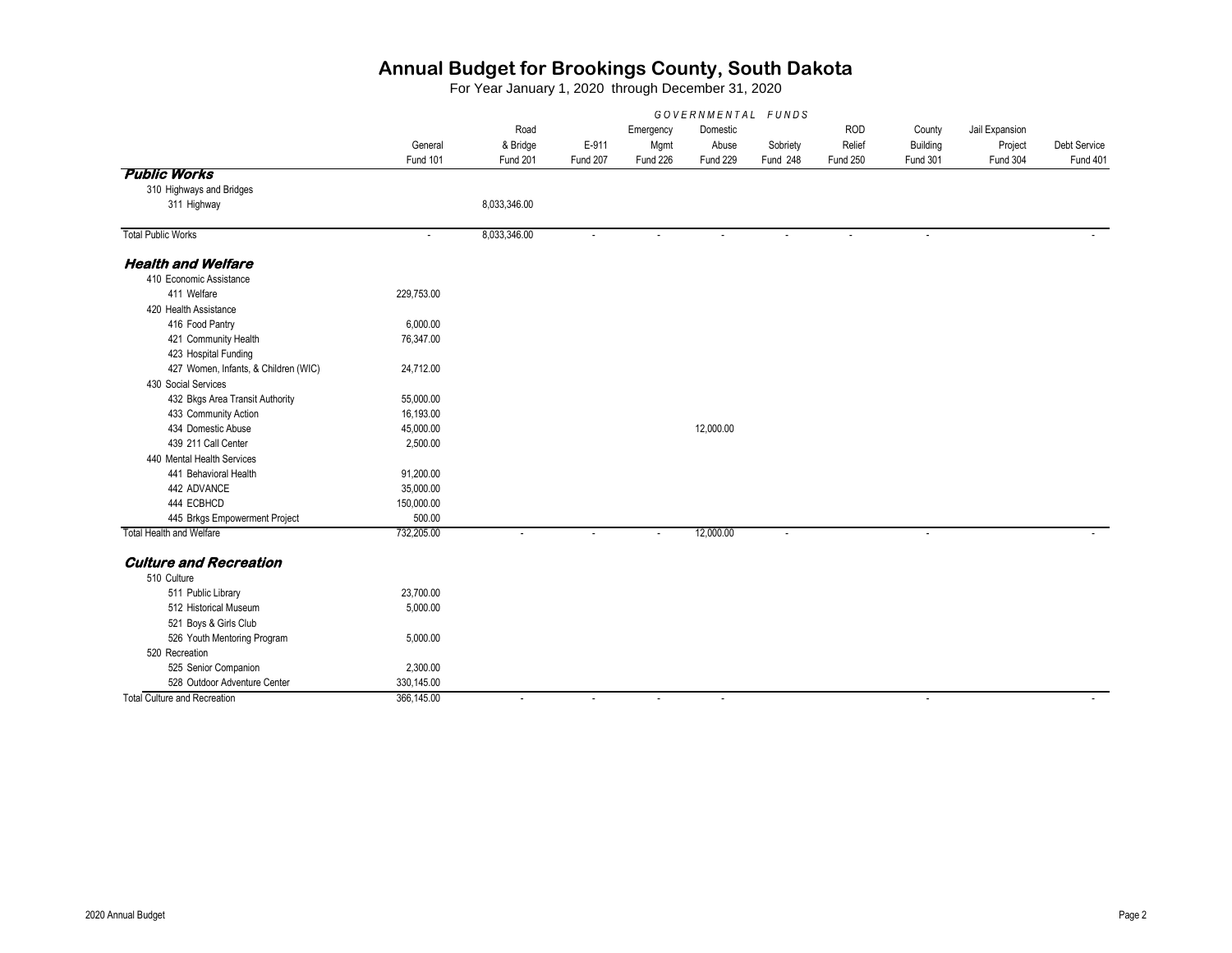|                                                | GOVERNMENTAL FUNDS |              |            |            |           |            |                 |                 |                |              |
|------------------------------------------------|--------------------|--------------|------------|------------|-----------|------------|-----------------|-----------------|----------------|--------------|
|                                                |                    | Road         |            | Emergency  | Domestic  |            | <b>ROD</b>      | County          | Jail Expansion |              |
|                                                | General            | & Bridge     | E-911      | Mgmt       | Abuse     | Sobriety   | Relief          | Building        | Project        | Debt Service |
|                                                | Fund 101           | Fund 201     | Fund 207   | Fund 226   | Fund 229  | Fund 248   | <b>Fund 250</b> | <b>Fund 301</b> | Fund 304       | Fund 401     |
| <b>Conservation of Natural Resources</b>       |                    |              |            |            |           |            |                 |                 |                |              |
| 610 Soil Conservation                          |                    |              |            |            |           |            |                 |                 |                |              |
| 611 4-H                                        | 131,155.00         |              |            |            |           |            |                 |                 |                |              |
| 612 Soil Conservation                          | 25,000.00          |              |            |            |           |            |                 |                 |                |              |
| 615 Weed Control                               | 295,295.00         |              |            |            |           |            |                 |                 |                |              |
| 625 Wetland                                    |                    |              |            |            |           |            |                 |                 |                |              |
| <b>Total Conservation of Natural Resources</b> | 451,450.00         | ÷.           |            |            |           |            | $\overline{a}$  |                 |                |              |
| <b>Urban and Economic Development</b>          |                    |              |            |            |           |            |                 |                 |                |              |
| 710 Urban Development                          |                    |              |            |            |           |            |                 |                 |                |              |
| 711 Planning & Zoning                          | 205,202.00         |              |            |            |           |            |                 |                 |                |              |
| 712 First District Planning                    | 45,506.00          |              |            |            |           |            |                 |                 |                |              |
| 720 Economic Development                       |                    |              |            |            |           |            |                 |                 |                |              |
| 721 Economic Development                       | 85,600.00          |              |            |            |           |            |                 |                 |                |              |
| 729 Other Economic Development                 | 600.00             |              |            |            |           |            |                 |                 |                |              |
| Total Urban and Economic Development           | 336,908.00         |              |            |            |           |            |                 |                 |                |              |
| Intergovernmental Expenditures                 |                    |              |            |            |           |            |                 |                 |                |              |
| 750 Wheel Tax to Townships/Cities              |                    | 125,000.00   |            |            |           |            |                 |                 |                |              |
| <b>Total Debt Service</b>                      | ÷.                 | 125,000.00   |            |            |           |            |                 |                 |                |              |
| <b>Debt Service</b>                            |                    |              |            |            |           |            |                 |                 |                |              |
| 810 Principal                                  |                    |              |            |            |           |            |                 | 121,647.00      |                |              |
| 820 Bond Interest Payments                     |                    |              |            |            |           |            |                 |                 |                | 500,000.00   |
| <b>Total Debt Service</b>                      | ÷,                 |              |            |            |           |            |                 | 121,647.00      |                | 500,000.00   |
| <b>Capital Outlay</b>                          |                    |              |            |            |           |            |                 |                 |                |              |
| 890 Building Project                           |                    |              |            |            |           |            |                 |                 | 7,400,000.00   |              |
| <b>Total Capital Outlay</b>                    | ÷,                 |              |            |            |           |            |                 |                 | 7,400,000.00   |              |
|                                                |                    |              |            |            |           |            |                 |                 |                |              |
| <b>Other Uses</b>                              |                    |              |            |            |           |            |                 |                 |                |              |
| 910 Other Financing Uses                       |                    |              |            |            |           |            |                 |                 |                |              |
| 911 Operating Transfers Out                    |                    |              |            |            |           |            |                 |                 |                |              |
| County Building Fund                           |                    |              |            |            |           |            |                 |                 |                |              |
| <b>Emergency Management</b>                    | 85,000.00          |              |            |            |           |            |                 |                 |                |              |
| Hwy & Bridge 201                               | 3,000,000.00       |              |            |            |           |            |                 |                 |                |              |
| <b>ROD Relief Fund</b>                         |                    |              |            |            |           |            |                 |                 |                |              |
| Jail Expansion Project Fund                    |                    |              |            |            |           |            |                 |                 |                |              |
| <b>Total Other Uses</b>                        | 3,085,000.00       |              |            |            |           |            |                 |                 |                |              |
| <b>Total Appropriations</b>                    | 14.233.683.00      | 8,158,346.00 | 341.000.00 | 128,815.00 | 12,000.00 | 111,785.00 | 20,500.00       | 452,646.00      | 7.400.000.00   | 500.000.00   |
|                                                |                    |              |            |            |           |            |                 |                 |                |              |